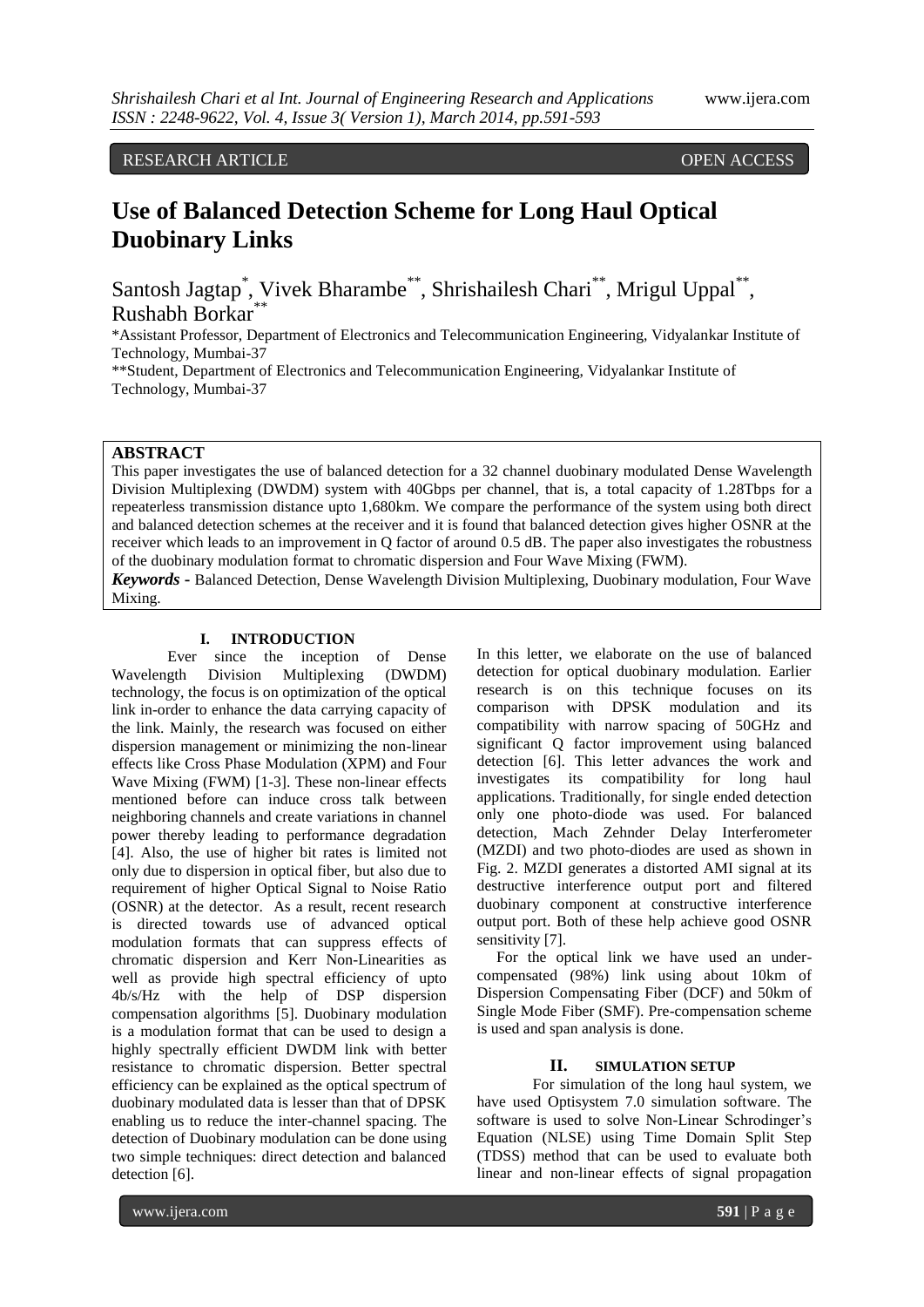along the fiber. The proposed simulation setup consists of a 32 channel DWDM system transmitting data at 40Gbps per channel. The 40Gbps data stream is generated using Pseudo Random Bit Sequence (PRBS) generator of length  $2<sup>7</sup>$ -1 bits and 64 samples per bit. The wavelength spacing is maintained at 0.8 nm which translates into a frequency spacing of 100 GHz. The frequency range is 193.1THz to 196.2THz. The optical carrier wave generated by the DFB laser is modulated externally by Mach Zehnder Modulator (MZM) which generates duobinary modulated data. The incident power is 0 dBm per channel. The 32 channels are filtered at the transmitter using optical filters of bandwidth 60GHz and multiplexed for transmission onto a single fiber link.



Fig. 1 Block diagram of duobinary transmitter

The fiber link consist of N spans of fibers with each span comprising of standard Single Mode Fiber (SMF) of length 50km and Dispersion Compensating Fiber (DCF) of length 10km to compensate for dispersion caused due to SMF. The attenuation coefficient of SMF is 0.2 dB/km, dispersion coefficient is 17 ps/(nm.km) and the dispersion slope is  $0.081 \text{ ps}^2/\text{km}$ . Non-linear coefficient for SMF is  $2.6x10^{-20}$  m<sup>2</sup>/W and effective core area is  $80 \mu m^2$ .

| <b>TABLE I</b> |                                  |                                |
|----------------|----------------------------------|--------------------------------|
| Fibers         | <b>SMF</b>                       | <b>DCF</b>                     |
| Length         | 50.1 km                          | $10 \text{ km}$                |
| Attenuation    | $0.2$ dB/km                      | $0.5$ dB/km                    |
| coefficient    |                                  |                                |
| Dispersion     | $17$ ps/(nm.km)                  | $-85.02$ ps/(nm.km)            |
| coefficient    |                                  |                                |
| Dispersion     | $0.081 \text{ ps}^2/\text{km}$   | $-0.4 \text{ ps}^2/\text{km}$  |
| slope          |                                  |                                |
| Non-linear     | $2.6x10^{-20}$ m <sup>2</sup> /W | $3x10^{-20}$ m <sup>2</sup> /W |
| coefficient    |                                  |                                |
| Effective      | $80 \mu m^2$                     | $30 \mu m^2$                   |
| core area      |                                  |                                |

 The attenuation coefficient of DCF is 0.5 dB/km, dispersion coefficient is -85.02 ps/(nm.km) and the dispersion slope is  $-0.4$  ps<sup>2</sup>/km. Non-linear coefficient for DCF is  $3x10^{-20}$  m<sup>2</sup>/W and effective core area is 30 µm<sup>2</sup> . Pre-compensation scheme is used for dispersion management.

 For each span, Erbium Doped Fiber Amplifier (EDFA) is used for compensating the attenuation in the fiber. Two EDFAs are used in each span, one after DCF with a gain of 5 dB and the other after SMF with a gain of 10dB. The noise figure of the EDFA is 5 dB.

 The received signal is then de-multiplexed using Bessel filters of 60GHz optical bandwidth and order of 5. This signal is then given to the balanced detector and the detected output is then passed through an electrical filter of bandwidth 1xBit rate (40GHz). A BER analyzer calculates the resultant BER, Q factor and the eye opening.



Fig. 2. Block diagram of Balanced Detector

### **III. RESULTS AND ANALYSIS**

For reliable detection at the receiver, a Q factor threshold of 7.2 dB is selected which translates to a BER of  $10^{-9}$  based on our simulation results.

 At the receiver, on changing the detection scheme from direct to balanced, it was observed that the OSNR improved from 12.5 dB to 13.76 dB. Though balanced detection scheme suffered from Amplified Spontaneous Emission (ASE) noise [6], its performance was better than the traditional direct detection scheme.



Fig. 3 Comparison of balanced detection and direct direction

 For DWDM systems, if the input power exceeds a certain threshold, then the non-linear effects become dominant and it leads to increased BER. Hence in our simulation we have varied the input power from -5 dBm to 5 dBm as shown in Fig. 4. After analyzing the BER for different compensation schemes, it was seen that the maximum transmission distance of 1680 km was observed at Pin=0 dBm for an under